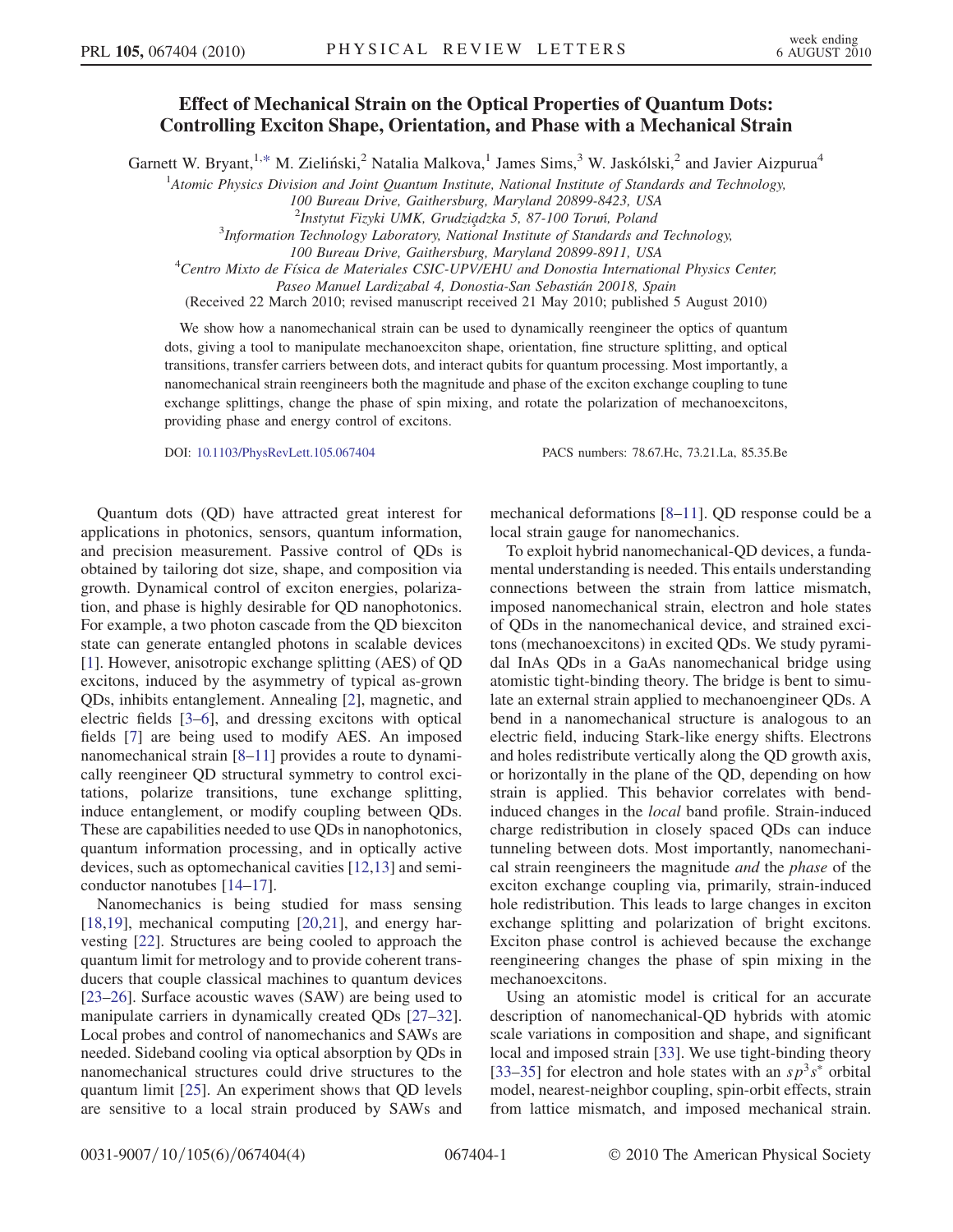Relaxation of local and imposed strain is included via atomistic valence force field theory. Exciton states are determined with a configuration-interaction treatment [\[36–](#page-3-24)[38\]](#page-3-25). An atomistic model is essential for describing AES [[39](#page-3-26)[–41\]](#page-3-27). While AES arises if the QD has geometrical asymmetry [\[42\]](#page-3-28), AES can arise even if the QD has in-plane geometrical symmetry, because the atomic lattice can break symmetry [[39](#page-3-26),[40](#page-3-29)].

We consider a QD in a nanomechanical bridge, as shown in Fig. [1.](#page-1-0) The bridge is clamped at each end and bent along [100] by shifting the bridge vertically along [001]. After the structure is bent, surface atoms are held fixed while atoms inside the bridge relax to minimize imposed strain and lattice mismatch. The maximum bend amplitude S we discuss produces a beam elongation of 0.25% and lattice distortions a tenth of the shifts due to lattice mismatch. For the simulations, the bridge is 80 nm wide in the lateral directions and 25 nm thick, with 10 million atoms. A small, square pyramidal QD (height 3 nm, base 7 nm) and the wetting layer are located near the middle of the bridge. The QD is symmetric, so AES is induced by atomic symmetry breaking. We consider two bends: a bend symmetric about the QD that distorts biaxial deformation from lattice mismatch, and a bend antisymmetric about the QD that gives vertical shear, as shown in Fig. [1](#page-1-0). Our results are sensitive to bend geometry and dot location. Calculations for different bends, boundary conditions, and dot positions must be done to build a complete picture of nanomechanical strain effects [\[8,](#page-3-6)[11\]](#page-3-7). We chose the bend along [100] to focus on effects of mechanical deformation rather than piezoelectric effects that can arise for other bend directions. For a small QD, piezoelectric effects are small [[34](#page-3-30)]. We ignore these piezoelectric effects here.

QD electron energy shifts in a bent bridge are shown in Fig. [2.](#page-1-1) A symmetric bend raises (lowers) the electron energy when the bridge is bent up (down). Few meV shifts are possible for the S shown. The <sup>1</sup>S-1P splitting is nearly constant, suggesting that the main effect of the bend is a conduction-band profile shift. This bend has similar effects on hole levels. For a shearing bend, the lowest confined electron energies increase until they cross wetting layer states for  $S \approx 2a$  (*a* is the GaAs lattice constant), indication that confined levels are shifted laterally out of the OD ing that confined levels are shifted laterally out of the QD by shear. In contrast, a shearing bend reduces hole ener-gies. As illustrated in Fig. [2,](#page-1-1) the band gap  $E<sub>g</sub>$  can increase or decrease substantially for symmetric bends, but  $E<sub>g</sub>$ decreases only slightly for shearing bends (because hole

<span id="page-1-0"></span>

FIG. 1 (color online). Schematic of a bend applied to a QD in a nanobridge: (left) symmetric (biaxial deformation) bend with a QD at an antinode, and (right) vertical shearing bend with a QD at a node. S is the bend amplitude for clamped ends.

energies change more than electron energies). Figure [2](#page-1-1) also shows how states redistribute ( $\Delta \rho_{e,v}$ ) inside the dot when the bridge is bent. A symmetric bend shifts both electrons and holes vertically. A shearing bend pushes electrons and holes horizontally in opposite directions. This spatial control is important for coupled dots. Calculations for a pair of QDs in a bridge show that a symmetric bend can transfer charge between vertically stacked QDs, while a shear bend can transfer charge between laterally coupled QDs.

Effects of mechanical strain can be explained by straininduced changes to band profiles [\[34,](#page-3-30)[43\]](#page-3-31). For electrons, the change is primarily via the hydrostatic deformation potential. For holes, there is also a shear contribution. Here we discuss the simpler case for electrons. Figure [3](#page-2-0) sketches the biaxial deformation of the QD due to lattice mismatch. When the bridge is bent symmetrically, internal reaction tries to undo the bend, providing vertical expansion (compression) near the wetting layer and compression (expansion) near the QD apex for  $S < 0$  ( $S > 0$ ). As shown in Fig. [3\(d\),](#page-2-1) this relaxation lowers (raises) the conduction band near the wetting layer and raises (lowers) the band near the QD apex for  $S < 0$  ( $S > 0$ ). The response is not a uniform band shift. Local variation of the QD band profile shifts the energies and redistributes electron density. The effect of a shearing bend on electrons arises from internal relaxation which pushes up one side of the dot and pushes down the other side in reaction to the bend, providing a local profile which is lower on one side of the dot and higher on the other.

Models for QDs coupled to mechanical strain which mechanically deform the QD without the internal reaction will be suspect. Calculations done by taking a flat beam with relaxation due to lattice mismatch, bending it, but not allowing additional reaction, predict energy shifts opposite to those in Fig. [2.](#page-1-1) The local, nonlinear lattice reaction must be included. In contrast, SAW structures with weaker strain

<span id="page-1-1"></span>

FIG. 2 (color online). Electron <sup>1</sup>S and <sup>1</sup>P energies for (a) a biaxial deformation and (b) a shearing bend. Blue or red band gap shift  $\Delta E_g$  and redistribution  $\Delta \rho_{e,v}$  of the lowest conduction  $(e)$  and highest valence state  $(v)$  for different bends.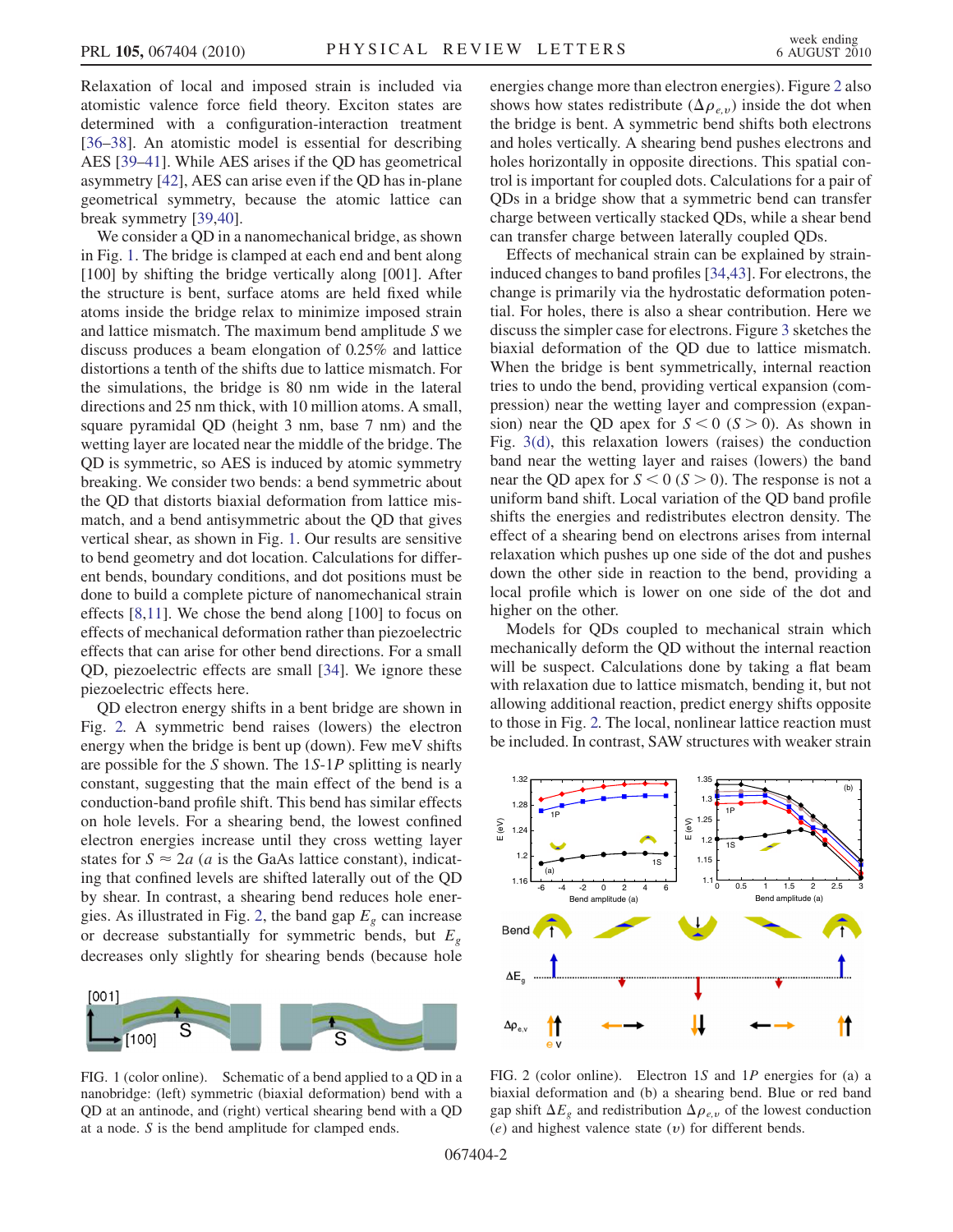<span id="page-2-0"></span>

<span id="page-2-1"></span>FIG. 3 (color online). Schematics for (a) relaxation due to lattice mismatch in a flat bridge and (b) additional relaxation [grey (red) arrow] in a bent bridge. (c) Lattice shift along the vertical axis through the QD center for biaxial deformation,  $\Delta z_n$ is the extra relaxation of atom  $n$  from its position in a flat bridge for atoms ordered along the axis, and (d) conduction band profile along the vertical axis for a flat bridge and biaxially deformed bridges. The dotted curve is the unrelaxed band profile.

do couple linearly to QDs and can be accounted for via band shifts (results not shown).

For the QDs considered, the lowest excitons are made from the lowest-energy electron-hole pair states with little mixing of higher pair states. The lowest electron and hole states are spin-degenerate, so the lowest pair state is fourfold degenerate. Coulomb and exchange interaction split the pair ground state into two lower-energy dark excitons (DE) and two bright excitons (BE). Figure [4](#page-2-2) shows the energy splitting of these four mechanoexcitons from the lowest pair state. The two DEs are nearly degenerate and split from the pair ground state by the binding energy. The

<span id="page-2-2"></span>

<span id="page-2-3"></span>FIG. 4 (color online). Exciton fine structure for (a) biaxial deformation and (b) shearing bend. (c) Energy splittings for biaxial deformation. (d) Absorption strength of the lowest BE for biaxial deformation and polarization along QD diagonals  $(x + y, x - y)$  and QD sides parallel  $(x)$  and perpendicular  $(y)$  to the bend.

binding energy increases (decreases) for a biaxial deformation with  $S > 0$  ( $S < 0$ ) because the electron and hole are pushed more into (out of) the QD [see Fig. [2](#page-1-1)]. The binding increases for a shearing bend, even though the electron and hole are separated laterally, because the vertical electron-hole separation is reduced by the shearing bend. The BEs are split from the DEs by exchange interaction. The BEs are split by the AES. Binding energy and DE-BE exchange splitting vary slowly as mechanical strain is applied. However, mechanical strain significantly alters AES, with reduced AES and an apparent anticrossing for a biaxial deformation with  $S > 0$  and increased AES for a shearing bend.

When mechanical strain is applied, DEs remain dark and BEs remain bright, because DE transitions, with change in total z spin  $\Delta J_z \neq \pm 1$ , are not strongly mixed with BE transitions with  $\Delta J_z = \pm 1$ . The two BEs remain orthogonally polarized after bending. However, BE polarization is rotated significantly by bending. In a flat bridge, BEs are polarized along QD diagonals, as in Fig. [4\(d\).](#page-2-3) For a biaxially deformed bridge, the lowest BE becomes polarized along the [100] bend for  $S > 0$  and approaches this polarization for  $S \leq 0$ . For a shearing bend, the polarization of the lowest BE rotates instead toward [010], becoming perpendicular to the bend for  $S \approx 2a$ . Strain-induced distortion of the single-particle dipole moments cannot explain the rotation of exciton polarization. The polarizations of single particle transitions change only by about 10% for these strains (not shown here). As we will discuss, the strain reengineers the exciton exchange coupling to modify not only the exchange splitting but also the phase of the spin mixing that determines the polarization.

The BEs are mixtures of the two degenerate,  $J_z = \pm 1$ pair states that are excited by circularly polarized light  $(\Delta J_z = \pm 1)$ . The (real) Coulomb matrix element  $V_{\text{Coul}}$ determines the binding energy, but does not strongly mix  $J_z$ . DE-BE exchange splitting is determined by a (real) exchange matrix element which also conserves spin,  $V_{\text{exch}.\text{sc}}$ . AES between BEs is determined by the magnitude of the (complex) off-diagonal exchange interaction  $V_{\text{exch,mix}}$  which does mix  $J_z$ .  $V_{\text{Coul}}$  and  $V_{\text{exch,sc}}$  are much larger than  $|V_{\text{exch,mix}}|$ , but strain-induced changes in  $V_{\text{Coul}}$ and  $V_{\text{exch,sc}}$  are comparable to  $|V_{\text{exch,mix}}|$ , as shown in Fig. [5.](#page-3-32)  $\Delta V_{\text{Coul}}$ ,  $\Delta V_{\text{exch,sc}}$ , and  $|V_{\text{exch,mix}}|$  follow, respectively, the change in binding energy, the DE-BE exchange splitting, and the AES shown in Fig. [4\(c\).](#page-2-3)  $V_{\text{Coul}}$  and  $V_{\text{exch,sc}}$ vary smoothly under strain while  $|V_{\text{exch,mix}}|$  shows the apparent anticrossing. This is a matrix element effect rather than a true anticrossing, because the exciton character does not switch near the anticrossing.

Because  $J_z = \pm 1$  pair states are mixed to make BEs, the phase of mixing is determined by the phase of  $V_{\text{exch,mix}}$  in Fig. [5.](#page-3-32) BE polarization is determined by the phase of the mixing. When phases for these pair states are chosen so that their optical dipole moments are proportional to  $\hat{x}$   $\pm$  $i\hat{y}$ , then  $V_{\text{exch,mix}}$  is imaginary for  $S = 0$ , ensuring that BEs